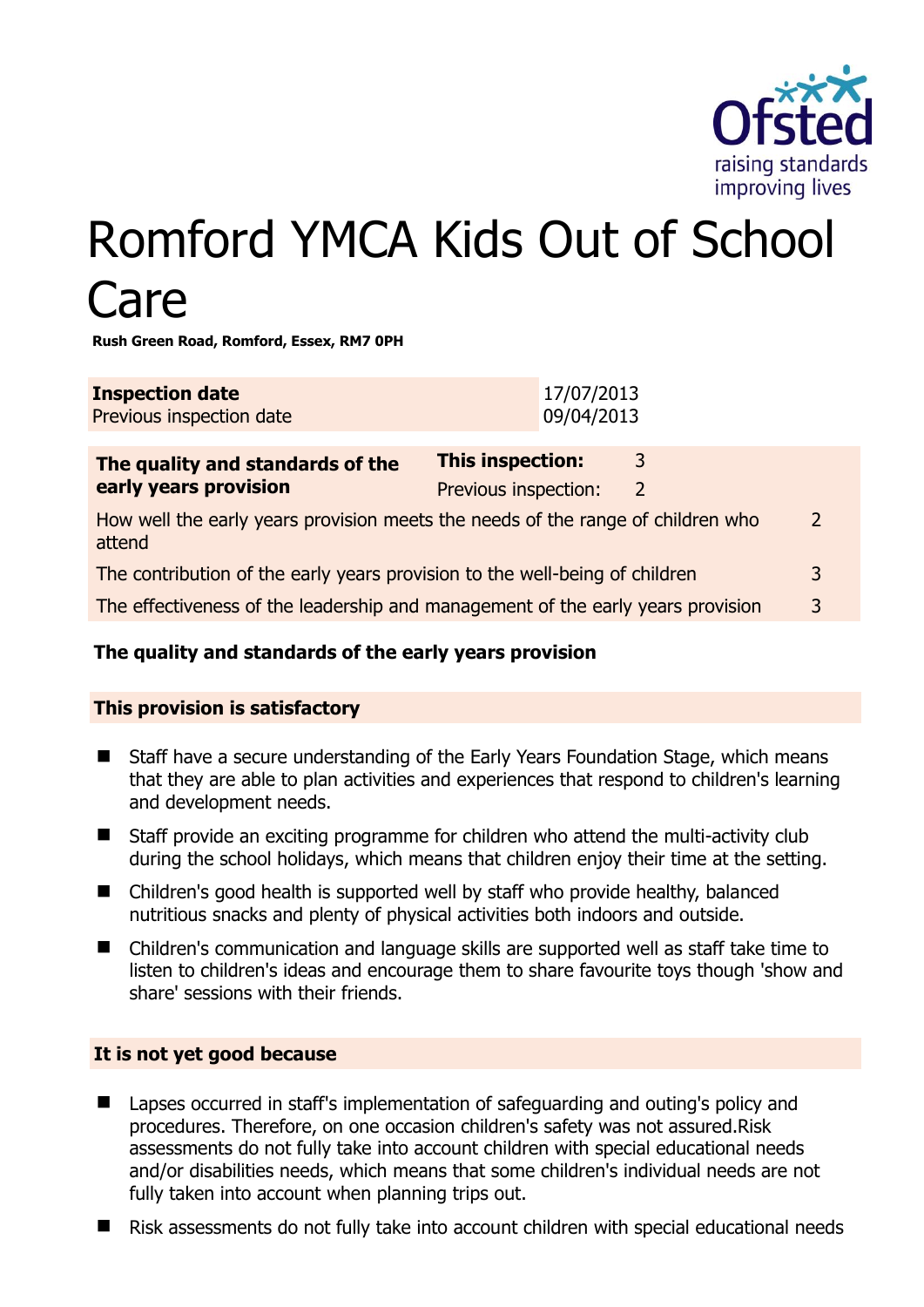and/or disabilities needs, which means that some children's individual needs are not fully taken into account when planning trips out.

#### **Information about this inspection**

Inspections of registered early years provision are:

- scheduled at least once in every inspection cycle the current cycle ends on 31 July 2016
- scheduled more frequently where Ofsted identifies a need to do so, for example where provision was previously judged inadequate
- brought forward in the inspection cycle where Ofsted has received information that suggests the provision may not be meeting the legal requirements of the Early Years Foundation Stage or where assessment of the provision identifies a need for early inspection
- prioritised where we have received information that the provision is not meeting the requirements of the Early Years Foundation Stage and which suggests children may not be safe
- scheduled at the completion of an investigation into failure to comply with the requirements of the Early Years Foundation Stage.

The provision is also registered on the voluntary and compulsory parts of the Childcare Register. This report includes a judgment about compliance with the requirements of that register.

#### **Inspection activities**

- The inspector observed activities in the playroom and toured the premises.
- $\blacksquare$ The inspector held discussions with staff, children, parents, the manager and one of the directors of the YMCA.
- $\blacksquare$ The inspector sampled a range of documentation including children's records, stipulated safeguarding policies and risk assessments.
- The inspector sampled children's learning journeys and looked at planning documentation.
- The inspector looked at children's records and evidence of staff qualifications.

**Inspector**  Sue Mann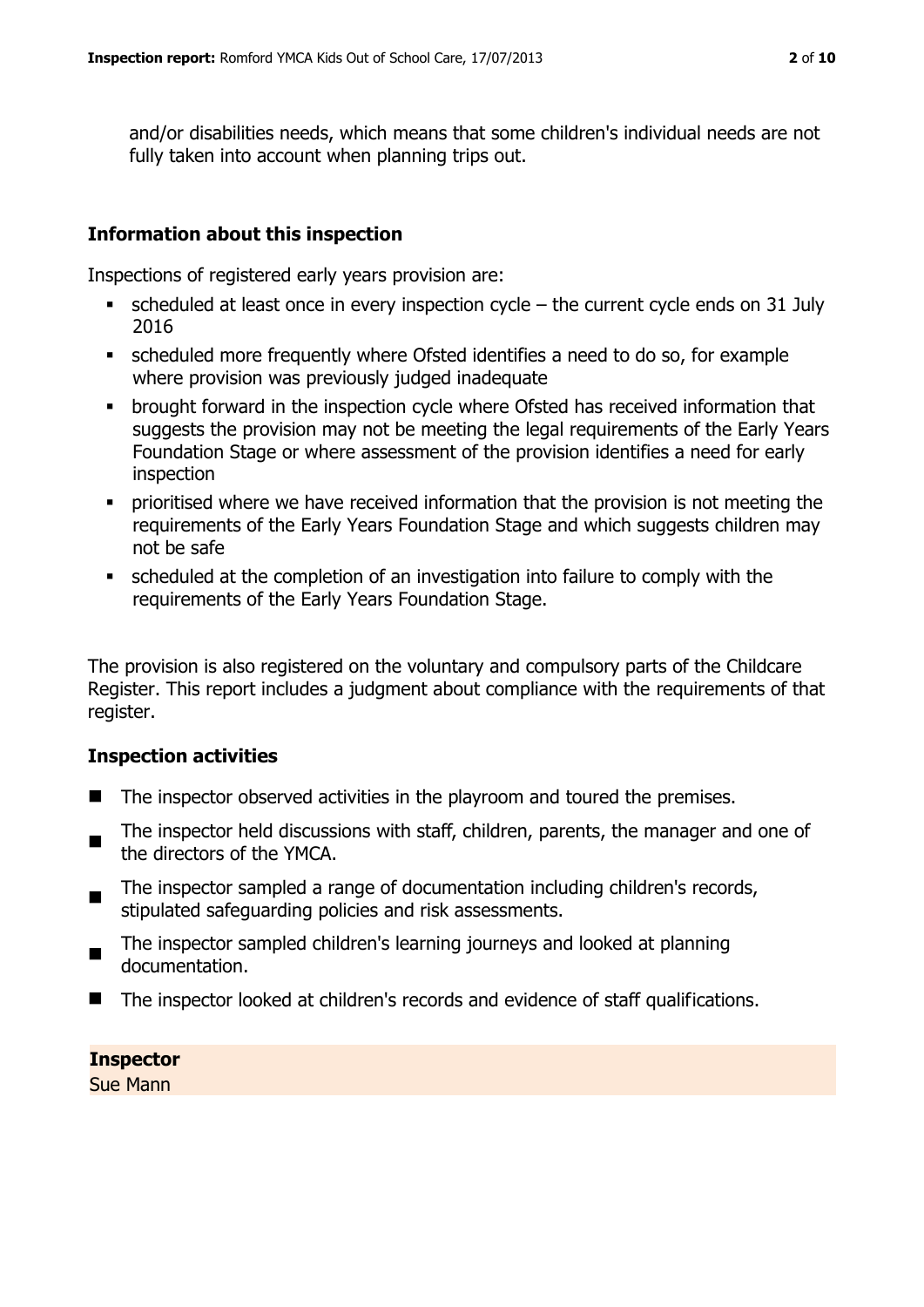# **Full Report**

# **Information about the setting**

Romford YMCA Kids Out of School Care registered in 1994. It is part of a number of services run by the YMCA, a Christian charitable organisation serving the local community. The same provider runs an out-of-school club, a multi-activity holiday club and a preschool under the same registration. The pre-school registered in 2012. The provision is registered on the Early Years Register and the compulsory and voluntary parts of the Childcare Register. It operates from the YMCA building located on the outskirts of Romford in Essex, within the London Borough of Barking and Dagenham. All children share access to enclosed outdoor play areas. Access to the premises is by a ramp leading to the front of the premises. The out-of-school club opens five days a week during school term times from 7am to 8.30am and from 3pm to 6p. The holiday multi-activity club operates from 8.30am to 6pm. The pre-school is open Monday to Friday during term time, currently mornings only, from 9am until 12pm. There are 26 children on roll in the pre-school. There are currently approximately 220 children aged from four to 11 years on roll for the out-of-school care. Children attending these clubs do so for a variety of before and after school sessions or full day care during the holidays. The provision supports children who have special educational needs and/or disabilities and who learn English as an additional language. There are a total of 15 staff running the provision, all of whom hold relevant qualifications.

#### **What the setting needs to do to improve further**

# **To meet the requirements of the Early Years Foundation Stage the provider must:**

- take all necessary steps to keep children safe and ensure that all staff receive supervision, coaching and training to improve their personal effectiveness
- ensure that the risks or hazards that may arise for children, including adult to child ratios are identified to remove, minimise or manage those risk or hazards.

#### **Inspection judgements**

#### **How well the early years provision meets the needs of the range of children who attend**

Romford YMCA Kids Out of School Care runs a number of services under the same registration. It runs a pre-school and out of school cubs during term time. In addition, there is a multi-activity club for children aged between four and 11 throughout the school holidays. The focus of this inspection was on the out-of-school provision.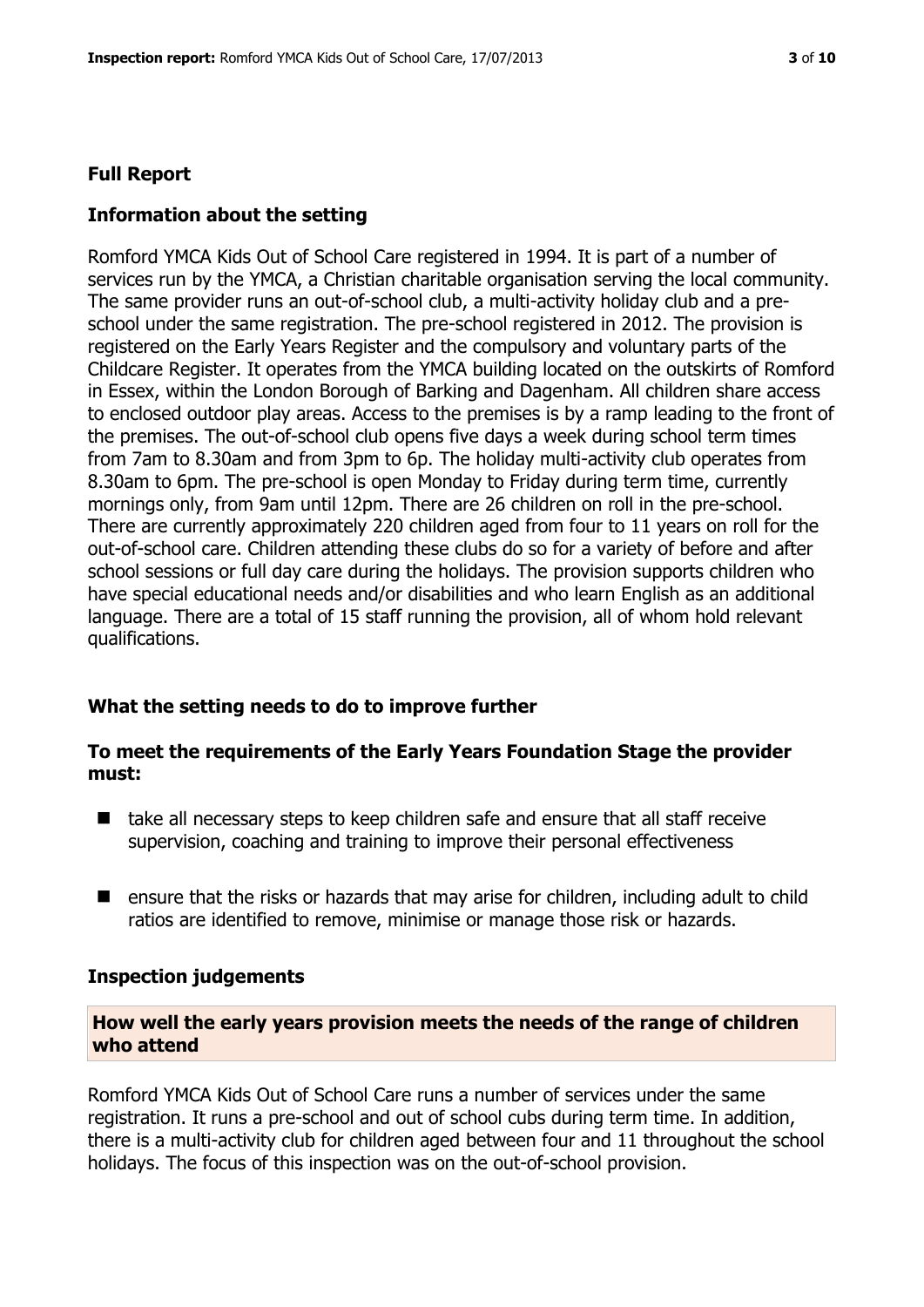Children attending the multi-activity club, generally attend the out of school club, which means that the children have good relationships with staff. Staff provide children with a range of exciting activities and trips out to local attractions during the school holidays, which parent's book in advance. Although few children attend who are in the early years age range, staff demonstrate a secure knowledge of the Early Years Foundation Stage. Staff provide activities and experiences that respond to children's interests and next steps in their learning and development. Staff have good systems in place to share information with teachers when they collect the children from the various schools. Consequently, staff support and consolidate children's learning and developmental progress alongside the schools' educational programmes.

Staff observe children playing well, which enables them to find out what children can do. This enables staff to plan activities which respond to children's emerging needs. Child record forms allows staff to identify children's starting points. Consequently, staff are able to monitor the progress children are making in relation to the early learning goals. Child records show that children are making good progress in relation to their starting points. Staff are enthusiastic and join in with children's games. For example, the staff play with children in some shaving foam. Children extend this idea and cover the staff's arms in the foam pretending it is sun cream. The children and staff are completely engaged in the activity, laughing and enjoying the messy fun. Staff show the children what happens if you clap your hands with shaving foam on them, which prompts the children to copy and soon there is shaving foam everywhere. The children then help staff to clear up the activity before finding something else to play with. This supports children to care for their environment and take responsibility for any mess they create.

Staff support children's language and communication well. Children enjoy 'show and share' sessions with their friends from other schools. They proudly show what they have brought in, and answer any questions that their friends or staff may have. This supports children personal, social and emotional development through giving them confidence to stand up and talk in front of their friends and staff. Staff continue to support children's language skills through the use of effective questioning techniques as they play alongside children. For example, asking children what the shaving foam looks like and what patterns they can make in it. Children enjoy sitting down and listening to stories read to them by staff, this provides children with a quiet time after finishing school and before eating their snacks.

Children enjoy taking part in a range of additional activities that are held within the YMCA building. Parents book their children in and then the staff escort the children to the club. Children enjoy learning to climb up rock walls, gymnastics and dance clubs, which supports their physical skills and co-ordination. There is a small enclosed outdoor play area, which staff and management are currently enhancing.

#### **The contribution of the early years provision to the well-being of children**

Children show that they are feel secure and safe in the setting, as they greet the staff happily as they arrive. Children enjoy being with the staff and their friends, as they chat about what they have learnt and done at school and what they would like to play with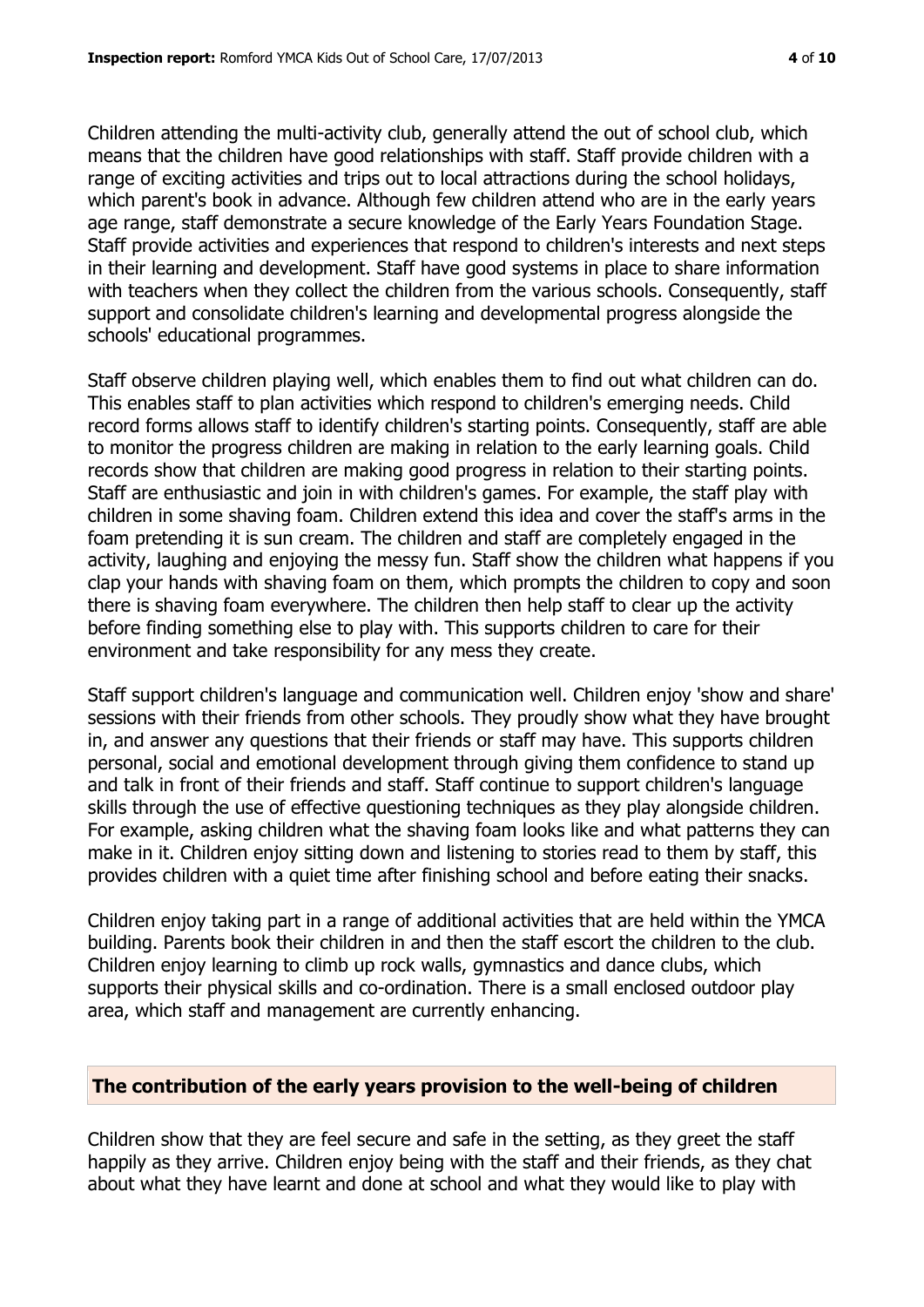during the session. The key person system ensures that children have a special person to turn to should they need reassurance or support. In addition, older children show that they feel comfortable approaching any of the staff should they need support or have something to ask or tell. This supports all children's personal, social and emotional development.

Children behave well as staff use positive behaviour techniques, which encourage children to behave well and obey the rules of the club. Children respond to staff's instructions to help tidy up and complete what has been requested of them. Staff praise the children for their help, which further supports children's good behaviour.

Children develop a good understanding of the importance of healthy, balanced and nutritious snacks. Staff provide children with a selection of fresh fruit, wraps, sandwiches and salad vegetables. This means that children can make healthy choices as to what they would like to eat, and serve themselves. Fresh drinking water is always available, should children need a drink.

Children are well supported between school and the setting, as there is good two-way flow of information. Teachers accompany the younger children to meet the staff, which means that they can share any significant learning or development achievements or information about the child that needs to be relayed to the parents. This ensures continuity of children's care routines and their learning and development. Therefore, children are well supported and make consistent progress in their learning. The staff share any concerns they may have with the parents or the teachers, which enables children to receive appropriate support.

# **The effectiveness of the leadership and management of the early years provision**

This inspection was brought forward following a notification of an incident during an outing by the provider. The inspection found that at the time insufficient consideration had been given to children's specific individual needs as part of the risk assessment for outings. Some staff had also not followed the setting's safeguarding policies and procedures for taking children off site. As a result, a number of staff have undergone disciplinary measures and monitoring of those staff's performance is in place. As a result of the management's risk assessment, concise action plans, including the revision of all policies and risk assessments pertaining to children's safety, appropriate action has been taken to help ensure such an incident is not repeated. No concerns about children's safety or well-being were found during this inspection. All staff have now received refresher training to ensure that they fully understand and follow the procedures in the policies. Consequently, all staff demonstrate a clear understanding of the procedures they must take to ensure children's safety. Furthermore, staff show that they understand the procedures that they must follow should they have any concerns about a child in their care. The management plan to ensure that all safeguarding matters are covered frequently in the weekly training sessions, therefore, ensuring that all staff understand and follow the procedures consistently. All other required documentation such as child records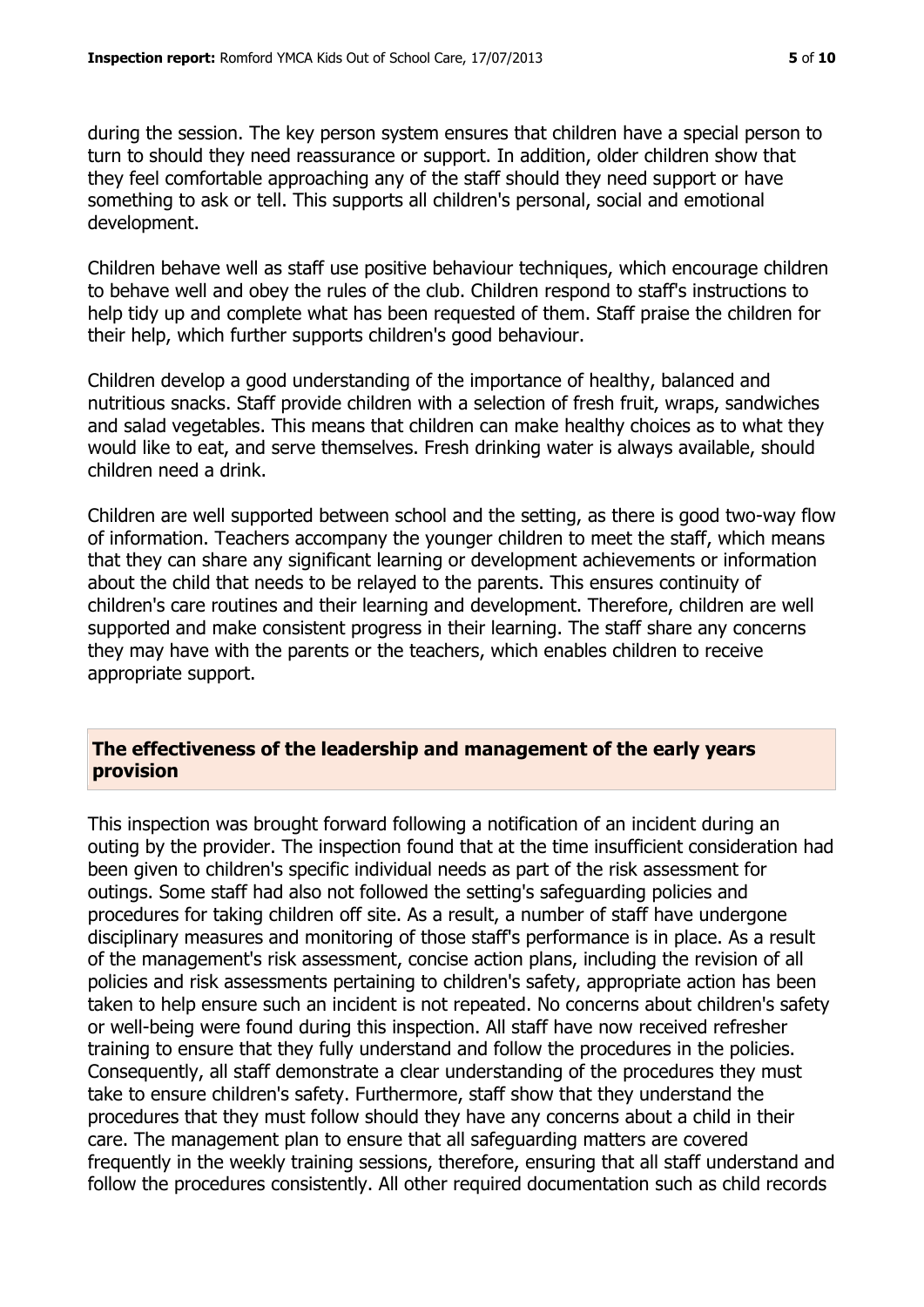are in place to ensure the smooth running of the setting. Thorough risk assessments and daily checks help to ensure that the setting is safe for the children who attend. Thorough risk assessment is carried out on all trips that children enjoy prior to them going, which means that staff are able to identify any possible hazards and consider how to deal with them.

Although the management were less effective in maintaining the safeguarding and welfare requirements, there are good systems in place to support children's learning and development. The management check children's learning journals and planning to ensure that staff are able to correctly identify and support children's learning and development. Information sharing between settings enables staff to consolidate and support any areas which children may be struggling to understand. This supports children's progress and enables them to make consistent progress towards the next stage in their learning.

The management have systems in place to evaluate the provision and use staff meetings and the regular Friday training to seek the views of the staff team. The staff's views, together with any suggestions put forward by the parents, enables the management to decide what areas of the setting need improving. The current target for improvement is the outdoor play area. Recruitment procedures are robust, ensuring that all staff have the necessary checks prior to them working with children.

Parents comment that they are happy with the setting and the support their children receive. Parents value the information given by the teachers that the staff relay to them when they collect their children, as they do not have the regular contact with their children's teachers. Staff have links with other professionals, which means that they are able to seek support or guidance for children with special educational needs and/or disabilities. This supports all children to enjoy their time at the setting and enables staff to attend meetings to discuss individual children's needs and care plans.

#### **The Childcare Register**

| The requirements for the compulsory part of the Childcare Register are | Met |
|------------------------------------------------------------------------|-----|
| The requirements for the voluntary part of the Childcare Register are  | Met |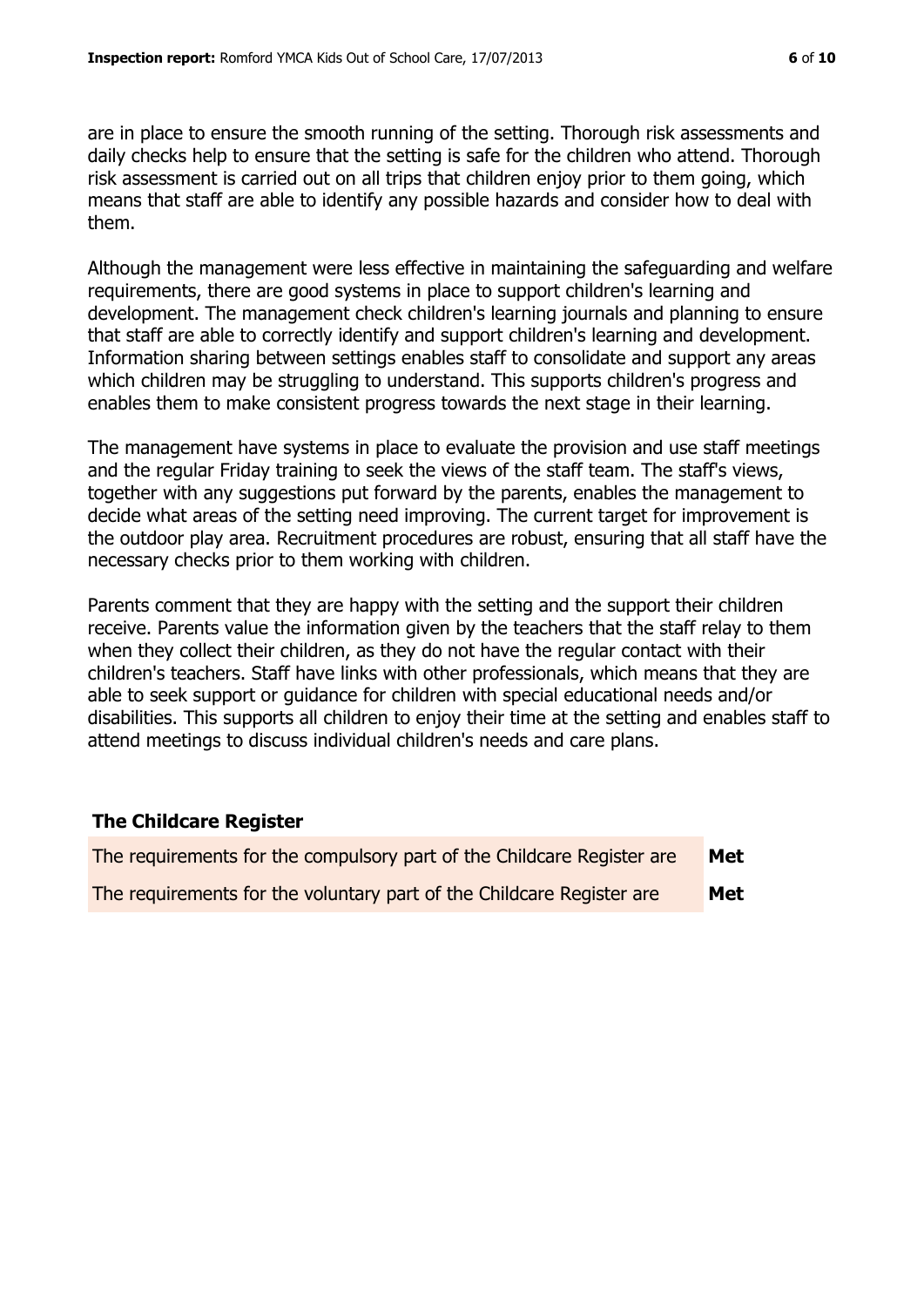# **What inspection judgements mean**

# **Registered early years provision**

| Grade   | <b>Judgement</b> | <b>Description</b>                                                                                                                                                                                                                                                                                                                                                                 |
|---------|------------------|------------------------------------------------------------------------------------------------------------------------------------------------------------------------------------------------------------------------------------------------------------------------------------------------------------------------------------------------------------------------------------|
| Grade 1 | Outstanding      | Outstanding provision is highly effective in meeting the needs<br>of all children exceptionally well. This ensures that children are<br>very well prepared for the next stage of their learning.                                                                                                                                                                                   |
| Grade 2 | Good             | Good provision is effective in delivering provision that meets<br>the needs of all children well. This ensures children are ready<br>for the next stage of their learning.                                                                                                                                                                                                         |
| Grade 3 | Satisfactory     | Satisfactory provision is performing less well than expectations<br>in one or more of the key areas. It requires improvement in<br>order to be good.                                                                                                                                                                                                                               |
| Grade 4 | Inadequate       | Provision that is inadequate requires significant improvement<br>and/or enforcement action. The provision is failing to give<br>children an acceptable standard of early years education and/or<br>is not meeting the safeguarding and welfare requirements of<br>the Early Years Foundation Stage. It will be inspected again<br>within 12 months of the date of this inspection. |
| Met     |                  | The provision has no children on roll. The inspection judgement<br>is that the provider continues to meet the requirements for<br>registration.                                                                                                                                                                                                                                    |
| Not met |                  | The provision has no children on roll. The inspection judgement<br>is that the provider does not meet the requirements for<br>registration.                                                                                                                                                                                                                                        |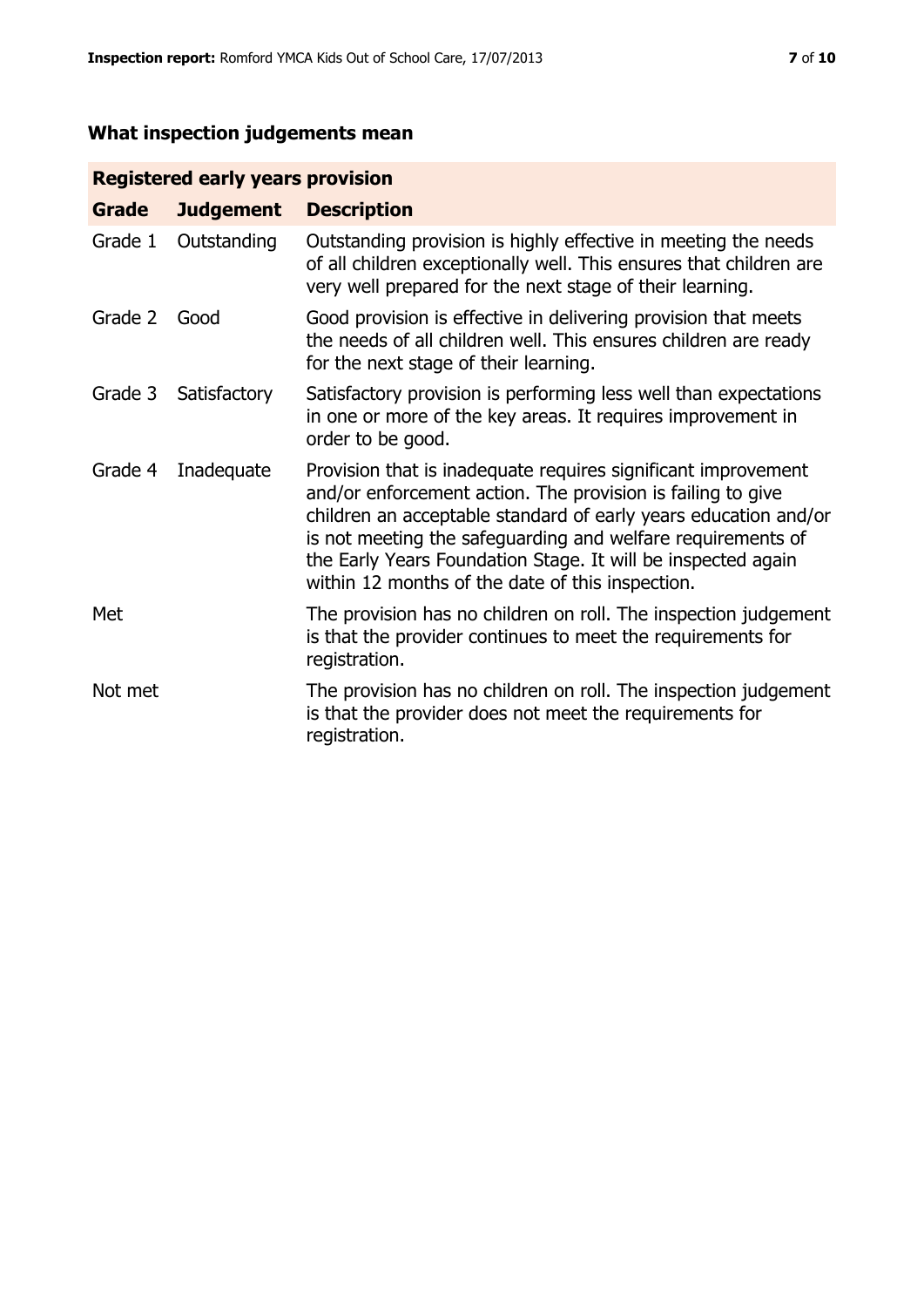#### **Inspection**

This inspection was carried out by Ofsted under sections 49 and 50 of the Childcare Act 2006 on the quality and standards of provision that is registered on the Early Years Register. The registered person must ensure that this provision complies with the statutory framework for children's learning, development and care, known as the Early Years Foundation Stage.

# **Setting details**

| Unique reference number       | 100261                   |
|-------------------------------|--------------------------|
| <b>Local authority</b>        | Barking & Dagenham       |
| <b>Inspection number</b>      | 925265                   |
| <b>Type of provision</b>      | Full-time provision      |
| <b>Registration category</b>  | Childcare - Non-Domestic |
| <b>Age range of children</b>  | $4 - 8$                  |
| <b>Total number of places</b> | 40                       |
| Number of children on roll    | 246                      |
| <b>Name of provider</b>       | Romford YMCA             |
| Date of previous inspection   | 09/04/2013               |
| <b>Telephone number</b>       | 01708 766 211            |

Any complaints about the inspection or the report should be made following the procedures set out in the guidance *'Complaints procedure: raising concerns and making complaints* about Ofsted', which is available from Ofsted's website: www.ofsted.gov.uk. If you would like Ofsted to send you a copy of the guidance, please telephone 0300 123 4234, or email enquiries@ofsted.gov.uk.

# **Type of provision**

For the purposes of this inspection the following definitions apply:

Full-time provision is that which operates for more than three hours. These are usually known as nurseries, nursery schools and pre-schools and must deliver the Early Years Foundation Stage. They are registered on the Early Years Register and pay the higher fee for registration.

Sessional provision operates for more than two hours but does not exceed three hours in any one day. These are usually known as pre-schools, kindergartens or nursery schools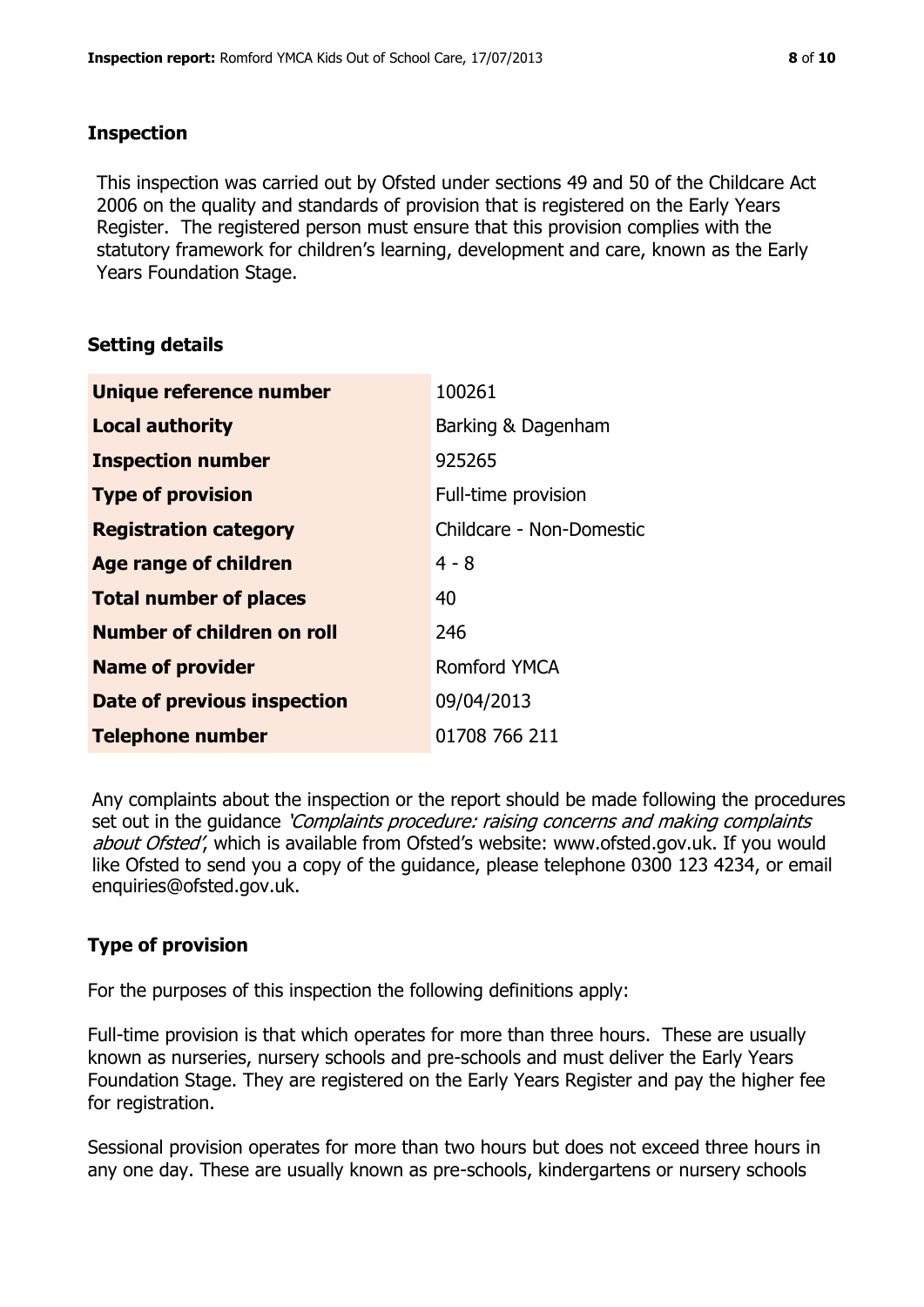and must deliver the Early Years Foundation Stage. They are registered on the Early Years Register and pay the lower fee for registration.

Childminders care for one or more children where individual children attend for a period of more than two hours in any one day. They operate from domestic premises, which are usually the childminder's own home. They are registered on the Early Years Register and must deliver the Early Years Foundation Stage.

Out of school provision may be sessional or full-time provision and is delivered before or after school and/or in the summer holidays. They are registered on the Early Years Register and must deliver the Early Years Foundation Stage. Where children receive their Early Years Foundation Stage in school these providers do not have to deliver the learning and development requirements in full but should complement the experiences children receive in school.